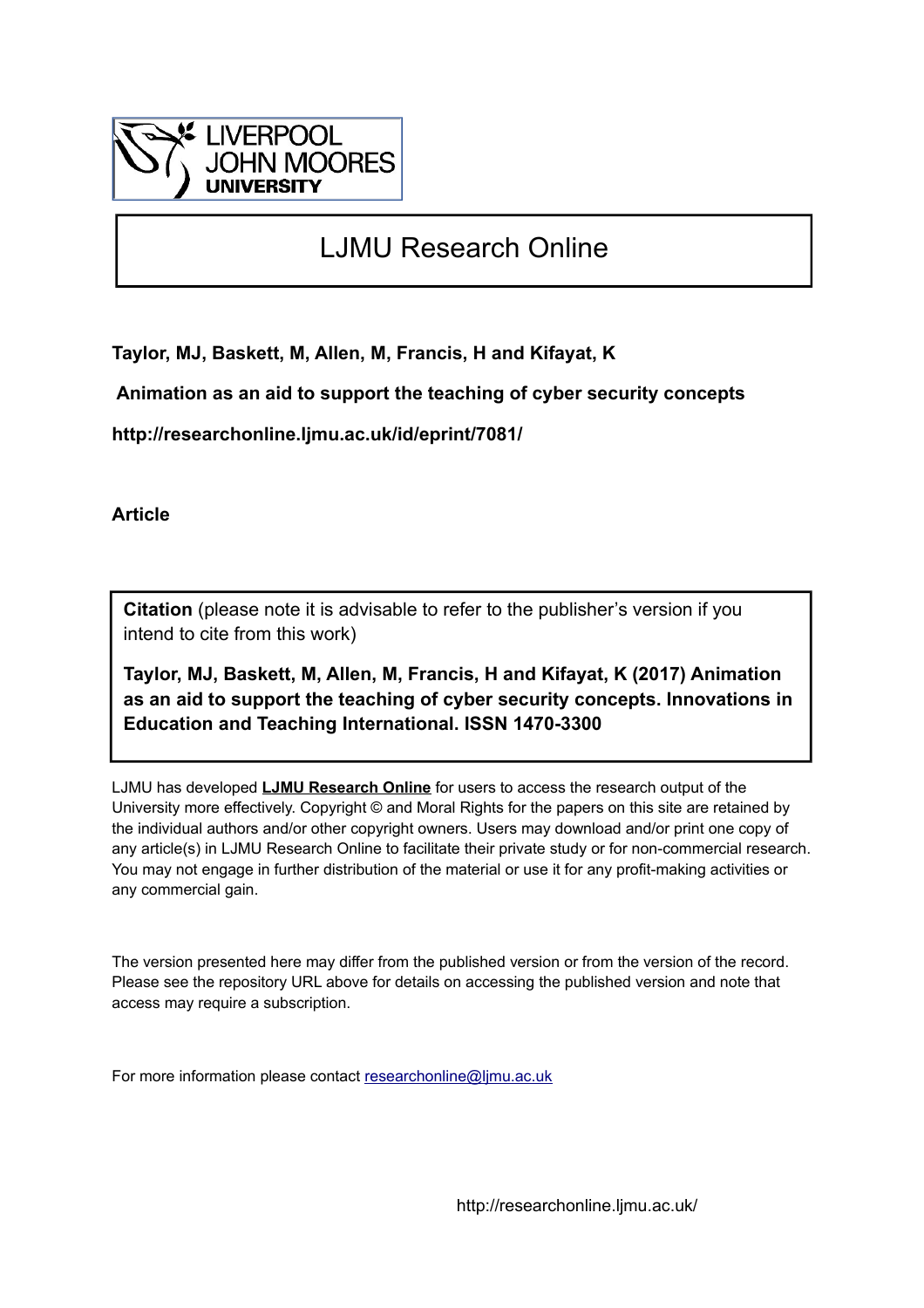# **Animation as an aid to support the teaching of cyber security concepts**

Taylor, Mark (Corresponding author) *Department of Computer Science, Liverpool John Moores University, Byrom Street, Liverpool, L3 3AF Tel : +44 (0)151 231 2215 Fax : +44 (0)151 207 4594* Email : m.j.taylor@ljmu.ac.uk

Baskett, Mike *Department of Computer Science, Liverpool John Moores University* Email: m.baskett@ljmu.ac.uk

Allen, Mark *Department of Computer Science, Liverpool John Moores University* Email: m.allen@ljmu.ac.uk

Francis, Hulya *Department of Computer Science, Liverpool John Moores University* Email: h.francis@ljmu.ac.uk

Kifayat, Kashif *Department of Computer Science, Liverpool John Moores University* Email: k.kifayat@ljmu.ac.uk

#### **Abstract**

Animated learning materials have the potential to support the teaching and learning process. In this paper, we examine the comparative usefulness of animated and static learning materials for teaching cyber security concepts to a group of UK undergraduate computer science students. The animated cyber security learning materials appeared to be viewed by the undergraduate computer science participants overall as being slightly more informative than the equivalent static learning materials for learning some cyber security concepts.

Key Words: animation teaching learning higher education

#### **1. Introduction**

Cyber security concerns the threats to computer systems and the measures that can be taken to protect against them. Threats include malicious software such as computer viruses, spyware and Trojan horses (Ahmad, 2013), and malicious individuals such as hackers. Measures to protect against such threats include: physical security to prevent, access, theft or damage to computing devices, and information security measures such as firewalls, anti-malware software, encryption and access control approaches to prevent access to and corruption of data and programs.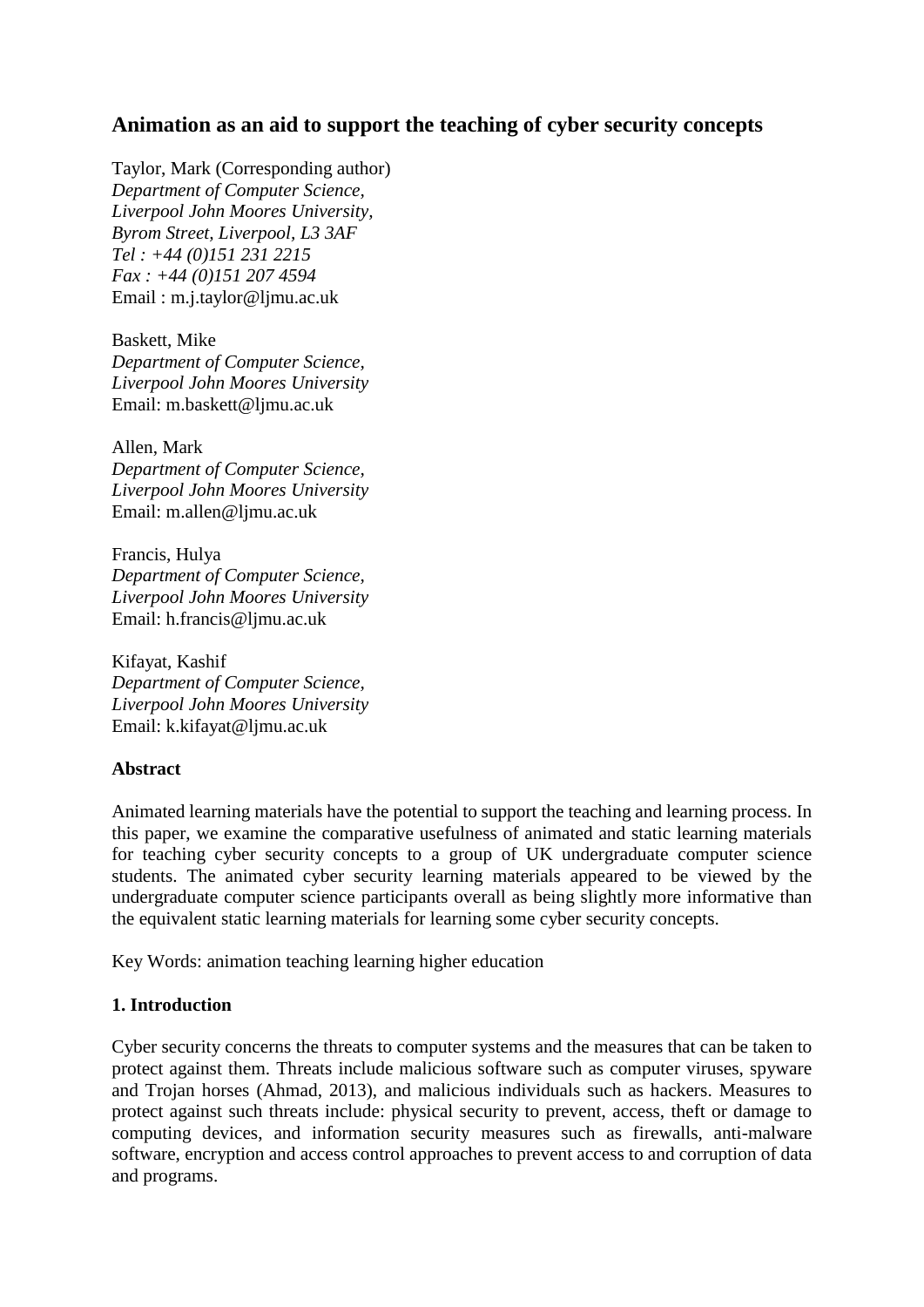The research reported in this paper concerned whether animation can support student learning in the context of teaching cyber security concepts. The theoretical framework of the research is an investigation of animation for supporting the teaching of cyber security concepts in a higher education setting including denial of service attacks, distributed denial of service attacks, symmetric and asymmetric key encryption and digital signatures. The animation tool used to develop the animations was Adobe Flash.

The main limitations of the study were the limited number of student participants available for the research, and that the research covered purely an initial investigation of the perceived usefulness of animated learning materials for supporting learning basic cyber security concepts. Further research into the use of animation for supporting the teaching of cyber security concepts, and the conceptual levels of abstraction of cyber security concepts would involve assessment of the effects of animated learning materials upon the student learning process.

# **2. Literature review**

# *2.1 Cyber security concepts*

Cyber security concepts have different 'layers' of abstraction involved (Bratus, 2010). In a 'physical' sense, cyber security concerns use of an input device, through which data entered will invoke access to or alteration of data or programs stored on one or more computing devices. However, for this to happen a variety of software artefacts are used, and understanding how all the different software components work together, is more complicated. The final level of abstraction concerns the underlying mathematical basis of some of the software, for example, encryption software (Wang et al, 2011).

# *2.2 Animated learning materials*

Animated learning materials can visually present the 'flow' of the elements that constitute a theoretical concept. Previous research indicated that visualisations and pictorial representations are generally accepted as useful educational aids (Mason et al, 2013). Appropriately designed multimedia learning materials consisting of images and text can potentially provide a more accessible approach to learning than traditional learning materials consisting of text alone. James-Gordon and Bal (2001) stated that some learners may absorb information more effectively from pictures and films, whereas other learners may learn best from textual explanations. Although a static pictorial representation or visualisation can provide an overview of the elements of a concept or process, animated representations can potentially provide a deeper appreciation of the concept or process due to provision of a flow of visual information.

#### *2.3 Developing animated learning materials*

There are different approaches to the formatting of animations for teaching purposes. One approach is to use a dual-coding format that uses both textual and visual elements displayed together to enhance understanding of the concept or process being taught (Hoffler and Schwartz, 2011). The multiple representations (both textual and visual) may assist learning in terms of building connections between the representations. Mayer and Moreno (2002) advocated displaying the animation and any corresponding narration simultaneously to provide temporal contiguity, and physically near to each other on screen to provide spatial contiguity.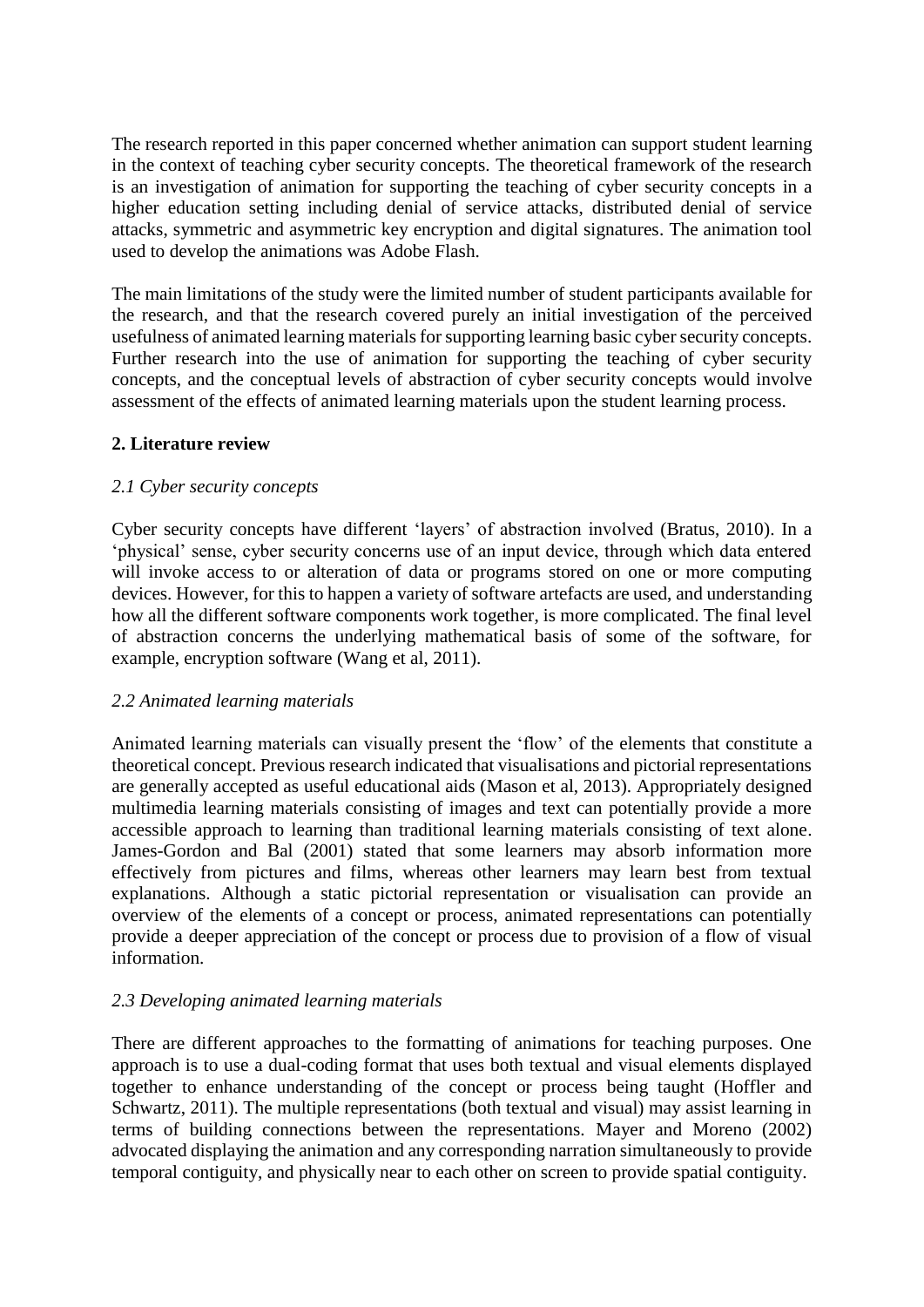### *2.4 Use of animated learning materials*

Pictorial and animated learning materials can present information in a more "spatial" manner whereas text based learning materials can present information a more "verbal" manner, and it is not necessarily straightforward to determine whether animated representations may be more or less effective than verbal / pictorial representations (Wu et al, 2010). Animation may not provide anything additional for a learner, and may actually be distracting from the learning activity (Tversky et al, 2002). Animation should only be used when it focuses students' attention on appropriate features of the topic being taught, or when it provides attributes relevant to the learning activity (Ploetzner and Schlag, 2013).

Overall, there does not appear to be a consensus view as to the benefits or not of animated learning materials for aiding the teaching and learning process amongst researchers in the field of education. The originality of the research reported in this paper is the examination of the potential benefits of animation for aiding the teaching of cyber security concepts compared to "static" learning materials.

### **3. Research Methodology**

The research reported in this paper concerned whether animation can support the learning of cyber security concepts. The theoretical research framework was investigation of the appropriateness of animations for supporting different aspects of cyber security teaching in a higher education environment. The theoretical research framework was developed from previous research by Mason et al (2103) regarding the potential usefulness of visualisations as a learning aid, and the appropriateness of animations as multimedia learning materials (Mayer and Moreno, 2002).

The research questions posed by the research concerned:

Can animation support learning the physical aspects of cyber security?

Can animation support learning the software aspects of cyber security?

Can animation support learning the mathematical aspects of cyber security?

How effective are animated as opposed to static learning materials for learning cyber security concepts?

How effective are animated as opposed to static learning materials for learning specific cyber security topics such as denial of service attacks?

# *3.1 Controlled conditions*

One room was used for the study with constant lighting conditions and minimal background noise. Each animated and static version of the learning materials for a given topic was displayed to the participants for the same time period. The static and animated materials contained exactly the same information in terms of symbols, images and text. The animated learning materials supported no other actions other than that of viewing the animation.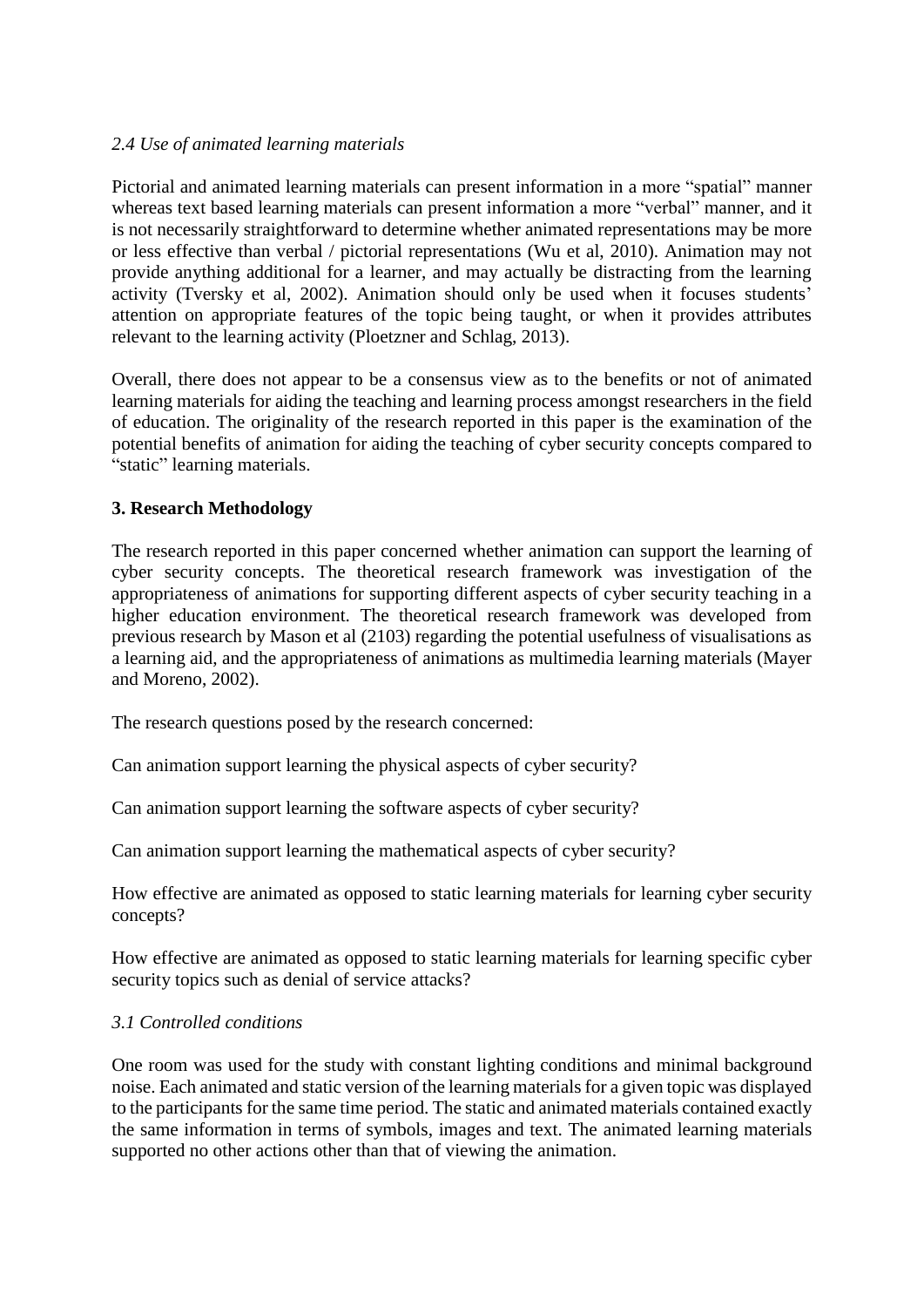The 32 undergraduate computer science student participants (who were randomly chosen from cyber security, computer forensics, and computer studies UK degree programmes) were randomly split into two groups that watched the media on one large screen. The first group viewed the static version of the learning materials for a given topic, followed by the animated version for that given topic. This was repeated for all the topics for this first group. The second group viewed the animated version of the learning materials for a given topic, followed by the static version for that given topic. This was repeated for all the topics for this second group. This was done in order to reduce any potential bias in the results due to the participants seeing the materials for a given topic twice. The student participants then anonymously completed a paper-based questionnaire.

The purpose of these controls was to assess whether animation itself was perceived as being useful as a learning medium by the participants, rather than any interactivity provided by the animated learning materials (Taylor et al, 2008; Tversky et al, 2002).

# *3.2 Assessment of the usefulness of animation to support the teaching of conceptual levels of cyber security concepts*

The rationale for the choice of topics for the animations was based upon concerns raised by the previous cohort of students undertaking a network security module that included: what is involved in denial of service attacks, what is the difference between how symmetric and asymmetric key encryption actually works, and how do digital signatures actually work.

The aim of the research was that of an initial investigation into the potential usefulness of animated learning materials for teaching cyber security concepts rather than attempting to assess the effect of the animated learning materials in terms of increasing ability or knowledge.

After the participants had viewed both the static and animated versions of the learning materials, they anonymously completed a paper-based questionnaire. An ordinal scale of measurement from  $1 =$  static version of the learning materials being more informative to  $10 =$ animated version of the learning materials being more informative was used for the first ten questions on the questionnaire. These questions concerned how the animated and static versions compared in terms of explaining the different aspects of the cyber security concepts covered.

The eleventh question on the questionnaire related to whether control of the animated learning materials, for example pause, rewind and fast forward controls, would have altered the participant's view of the usefulness of the animated learning materials. The answer to this question was simply a yes or no.

#### **4. Overview of cyber security animated learning materials**

The cyber security concepts covered by the animated (and equivalent static) learning materials used in the study included denial of service attacks, distributed denial of service attacks, symmetric and asymmetric key encryption and digital signatures.

The animation design for denial of service attacks used the simplest images to represent: malware containing and target computing devices and requests in denial of service attacks. Simple line images of computers, servers and arrows to represent communication requests were used. A similar approach to animation design for symmetric and asymmetric key encryption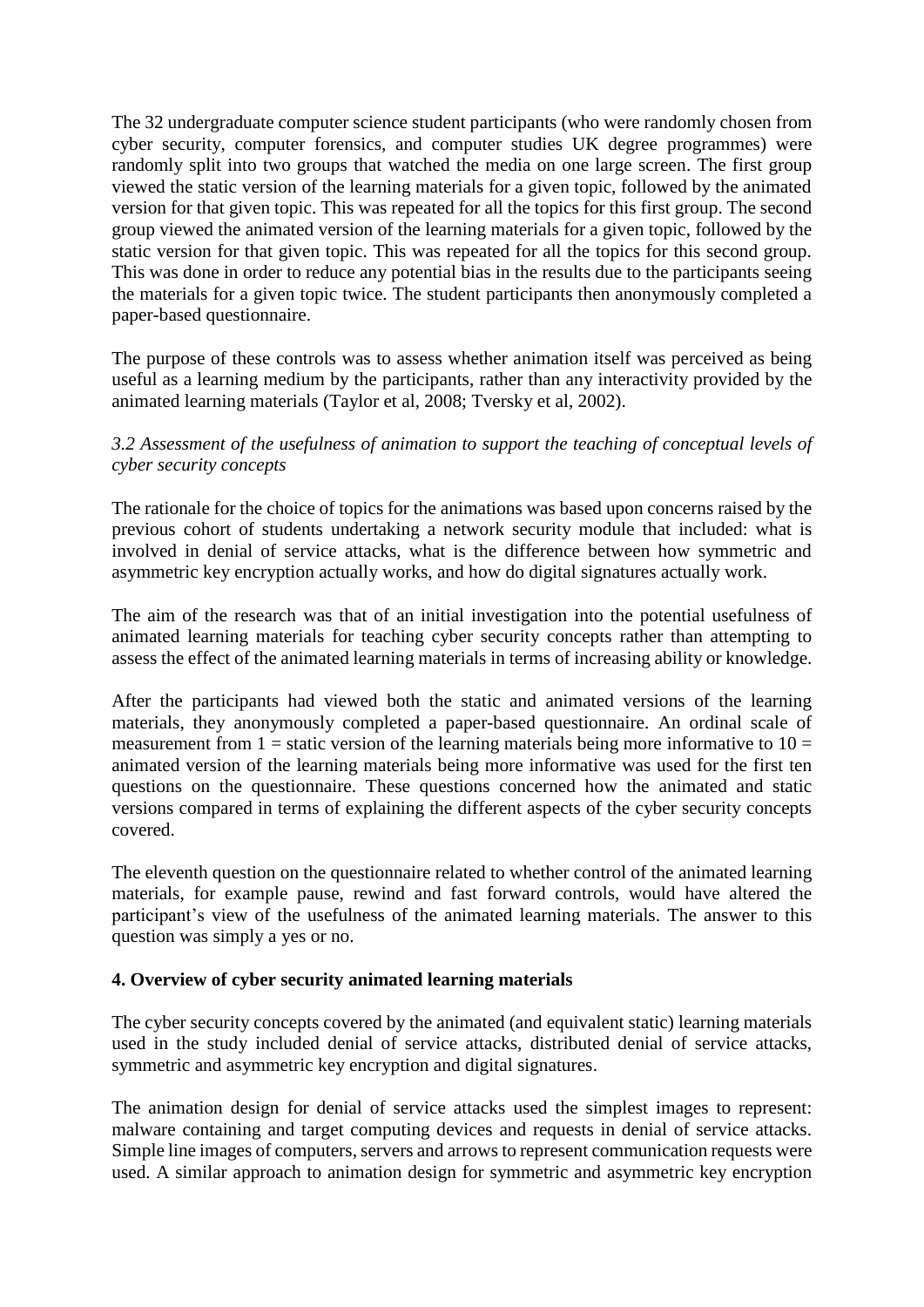used the simplest representation of the transmission of encrypted data between two individuals showing original, encrypted and decrypted message texts, key symbols to represent encryption and decryption keys, and arrows to represent message flows. The animation for digital signatures used the simplest representation of hash functions and encryption and decryption keys to represent the processes of creating and verifying a digital signature. The reasoning behind using the simplest pictorial and graphical representations for the animations concerned reducing the cognitive load (Amadieu et al, 2011) associated with viewing the animations, and producing animations that required the least visual processing (Kuhl et al, 2011) in order to support ease of assimilation. In the same manner, the accompanying textual information within the animated learning materials was written in an easily accessible writing style to minimise the mental effort required to comprehend the meaning of the textual information presented.

The animations were stepped animations with static elements materialising into view, and motion was depicted by moving arrows between the elements in the animation. The corresponding text explanations materialised on the screen alongside the images.

The first animation illustrated denial of service attacks. During this animation, request 'arrows' from a client device to a "target" device showed that during a denial of service attack the frequency of the requests to the "target" device causes operational problems for the "target" device (Figure 1).

The second animation depicted distributed denial of service attacks. During this animation, request 'arrows' from a number of client devices to a "target" device showed that during a denial of service attack the frequency of the requests from the different clients causes operational problems for the "target" device (Figure 2).

The third, and fourth animations depicted symmetric and asymmetric key encryption by showing message 'arrows', and how via encryption and decryption keys, a plaintext message is converted to an encrypted format and then back to plaintext again (Figures 3 and 4).

The fifth animation depicted how a digital signature is created in terms of data being put through a hash function and then a private encryption key being used to produce a signature from the hash value (Figure 5).

The sixth animation depicted how a digital signature is verified in terms of data being put through a hash function and then a public encryption key being applied to the digital signature to create a hash value which should be equal to the hash value produced (Figure 6).

Animation controls were not included in the animated cyber security learning materials used during the study in order to avoid any clouding of the results due to the effects of interaction rather than animation itself (Tversky et al, 2002).

# **5. Results**

Table 1 show the anonymous questionnaire answers provided by the undergraduate computer science student participants in the study.

| Concepts | Physical | Software | Maths | <b>DSA</b> | <b>DDSA</b> | Encrypt          | Digital  | Relations | Speed | Control |
|----------|----------|----------|-------|------------|-------------|------------------|----------|-----------|-------|---------|
|          |          |          |       |            |             | $\sim$ $\sim$    | $\sim$ . |           |       |         |
|          |          |          |       |            |             | $\sim$ $\lambda$ |          |           |       |         |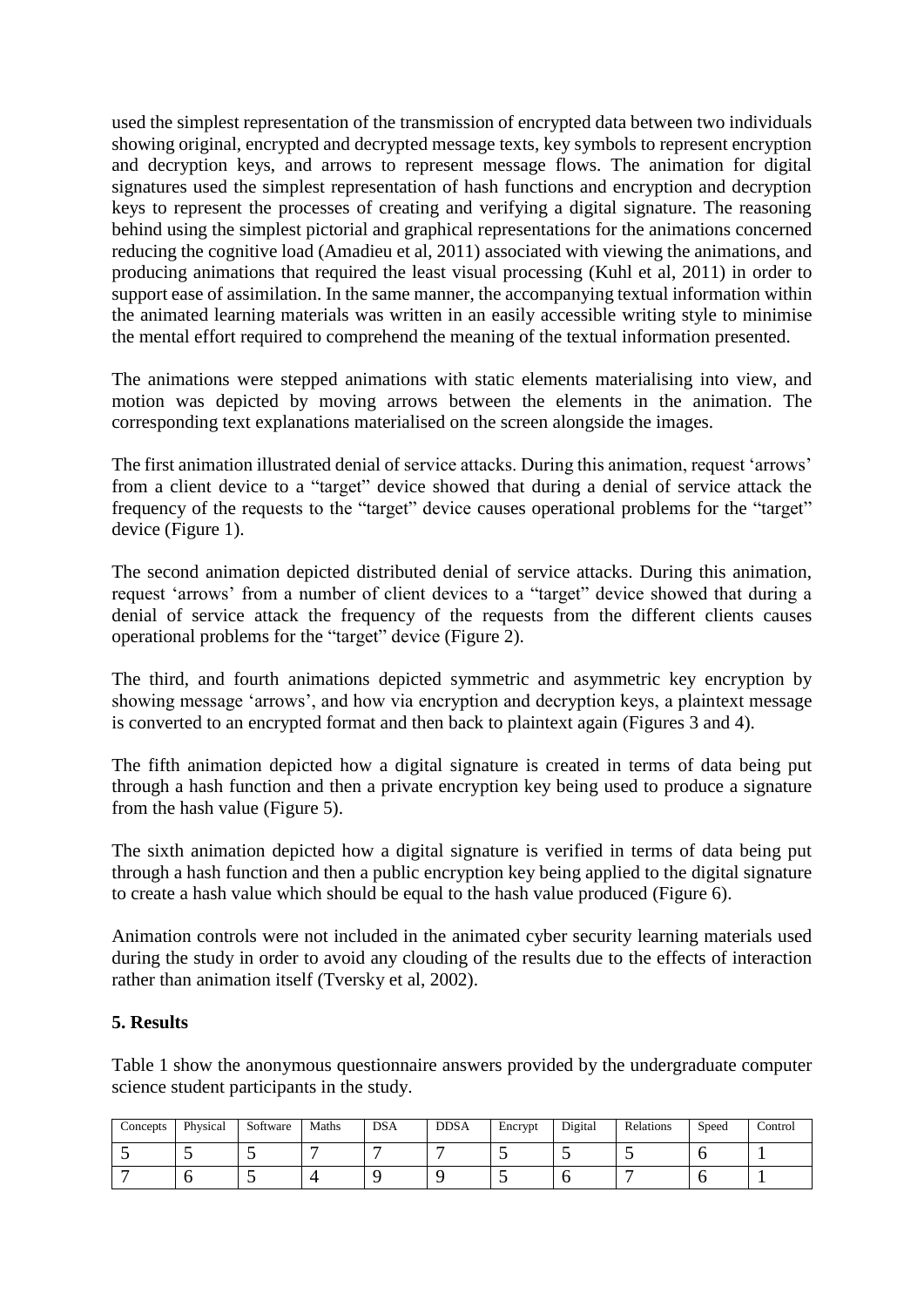| 9              | 10               | $\tau$         | 10             | 10             | 9              | 8               | 9              | 9              | 10             | $\mathbf{1}$     |
|----------------|------------------|----------------|----------------|----------------|----------------|-----------------|----------------|----------------|----------------|------------------|
| 9              | 9                | 9              | 9              | 9              | 9              | 9               | 9              | 9              | 10             | $\mathbf{1}$     |
| $8\,$          | $\overline{7}$   | 6              | 8              | $\overline{7}$ | 8              | 8               | $\overline{7}$ | 5              | 8              | $\boldsymbol{0}$ |
| $8\,$          | $\boldsymbol{7}$ | 7              | $\overline{7}$ | 8              | 10             | $\overline{7}$  | 8              | $\overline{7}$ | $\overline{7}$ | $\mathbf{1}$     |
| 6              | 6                | $\overline{4}$ | 5              | 10             | 10             | $\mathbf{1}$    | $\overline{2}$ | $\overline{4}$ | $\overline{4}$ | $\mathbf{1}$     |
| $\mathbf{2}$   | $\overline{2}$   | $\overline{2}$ | $\mathbf{2}$   | 8              | 8              | $\mathbf{2}$    | 3              | 3              | $\overline{5}$ | $\mathbf{1}$     |
| 8              | $\overline{2}$   | $\overline{2}$ | $\mathbf{1}$   | 10             | 10             | $\overline{4}$  | 5              | $\mathbf{1}$   | 8              | $\boldsymbol{0}$ |
| 10             | 10               | $\mathbf{1}$   | $\mathbf{1}$   | 10             | 10             | 10              | 10             | 10             | 10             | $\boldsymbol{0}$ |
| 10             | 5                | 5              | 5              | 10             | 10             | 10              | 10             | 10             | 10             | $\overline{0}$   |
| 10             | 10               | $\overline{7}$ | $\mathbf{1}$   | 9              | 5              | $5\overline{)}$ | $\mathbf{1}$   | $\mathbf{1}$   | 10             | $\boldsymbol{0}$ |
| 8              | 8                | 8              | 5              | 10             | 10             | 10              | 10             | 10             | $8\,$          | $\boldsymbol{0}$ |
| $\tau$         | $\boldsymbol{7}$ | $\overline{5}$ | 5              | 10             | 10             | 10              | $\overline{7}$ | 6              | 6              | $\mathbf{1}$     |
| $\overline{7}$ | $\overline{7}$   | $\overline{7}$ | 8              | $\tau$         | $\tau$         | $\tau$          | 8              | 8              | 6              | $\mathbf{1}$     |
| $\mathbf{1}$   | $\mathbf{1}$     | $\mathbf{1}$   | $\mathbf{1}$   | $\mathbf{1}$   | $\mathbf{1}$   | $\mathbf{1}$    | $\mathbf{1}$   | $\mathbf{1}$   | $\mathfrak s$  | $\mathbf{1}$     |
| $\mathbf{1}$   | $\mathbf{1}$     | $\mathbf{1}$   | $\mathbf{1}$   | $\mathbf{1}$   | $\mathbf{1}$   | $\mathbf{1}$    | $\mathbf{1}$   | $\mathbf{1}$   | $\mathbf{1}$   | $\boldsymbol{0}$ |
| $\mathbf{1}$   | $\mathbf{1}$     | $\mathbf{1}$   | $\mathbf{1}$   | $\mathbf{1}$   | $\mathbf{1}$   | $\mathbf{1}$    | $\mathbf{1}$   | $\mathbf{1}$   | $\mathbf{1}$   | $\mathbf{1}$     |
| $\overline{2}$ | $\boldsymbol{7}$ | $\overline{2}$ | $\overline{2}$ | $\overline{2}$ | $\overline{2}$ | $\mathbf{2}$    | $\overline{2}$ | $\overline{2}$ | $\overline{2}$ | $\mathbf{1}$     |
| $\mathbf{1}$   | $\mathbf{1}$     | $\mathbf{1}$   | $\mathbf{1}$   | $\mathbf{1}$   | $\mathbf{1}$   | $\mathbf{1}$    | $\mathbf{1}$   | $\mathbf{1}$   | $\mathbf{1}$   | $\boldsymbol{0}$ |
| 8              | 8                | 6              | 9              | $\overline{2}$ | 9              | $\mathbf{2}$    | $\overline{2}$ | 8              | $\overline{7}$ | $\mathbf{1}$     |
| 10             | 9                | $\mathbf{1}$   | $\mathbf{1}$   | 10             | 10             | $\mathbf{1}$    | 10             | $\mathbf{1}$   | 10             | $\mathbf{1}$     |
| $\tau$         | $\overline{7}$   | $\overline{7}$ | 5              | 8              | $\overline{7}$ | 8               | 8              | $\overline{7}$ | 5              | $\mathbf{1}$     |
| 10             | 10               | 10             | 10             | 9              | 10             | 10              | 9              | 10             | 9              | $\boldsymbol{0}$ |
| 5              | 5                | 5              | 5              | 5              | 5              | 5               | 5              | 5              | 5              | $\boldsymbol{0}$ |
| 10             | 9                | 10             | 10             | 10             | 10             | 10              | 9              | 9              | 10             | $\mathbf{1}$     |
| $\overline{7}$ | 5                | 6              | $\overline{4}$ | 8              | 8              | $\overline{7}$  | 6              | 5              | 6              | $\boldsymbol{0}$ |
| $\mathfrak{Z}$ | 8                | 9              | 5              | 9              | 9              | 10              | $8\,$          | $\overline{5}$ | 9              | $\boldsymbol{0}$ |
| $8\,$          | 10               | 8              | 3              | 10             | 10             | 8               | 5              | 10             | 10             | $\mathbf{1}$     |
| 6              | $\overline{4}$   | $\overline{4}$ | 6              | 5              | $\overline{4}$ | 5               | $\mathfrak{Z}$ | 5              | 3              | $\mathbf{1}$     |
| 5              | 5                | 5              | $\mathfrak{S}$ | 10             | 10             | 10              | $\overline{7}$ | $8\,$          | $8\,$          | $\,1\,$          |
| $\overline{7}$ | $\overline{5}$   | $\overline{5}$ | 5              | 1              | 10             | 6               | 6              | 5              | 6              | $\boldsymbol{0}$ |
|                |                  |                |                |                |                |                 |                |                |                |                  |
| Mean           | Mean             | Mean           | Mean           | Mean           | Mean           | Mean            | Mean           | Mean           | Mean           | Mean             |
| 6.44           | 6.16             | 5.06           | 4.75           | 7.09           | 7.50           | 5.91            | 5.75           | 5.59           | 6.62           | 0.59             |
| <b>SD</b>      | <b>SD</b>        | <b>SD</b>      | <b>SD</b>      | <b>SD</b>      | <b>SD</b>      | <b>SD</b>       | <b>SD</b>      | <b>SD</b>      | <b>SD</b>      | <b>SD</b>        |
| 3.02           | 2.93             | 2.83           | 3.03           | 3.41           | 3.20           | 3.42            | 3.17           | 3.25           | 2.89           | 0.50             |

Table 1. Questionnaire answers provided by the participants. The answer scale was from  $1 =$ static version being more informative to  $10 =$  animated version being more informative.

In terms of assessing how effective are animated as opposed to static learning materials for student learning in the context of teaching cyber security concepts, the results appeared to indicate that overall the majority of the animated versions were viewed as being more useful than the equivalent static versions, but only to a limited extent with mean values ranging from 5.06 to 7.50.

In contrast, with regard to the usefulness with respect to animation supporting learning in the context of teaching the mathematical basis aspects of cyber security, the static versions were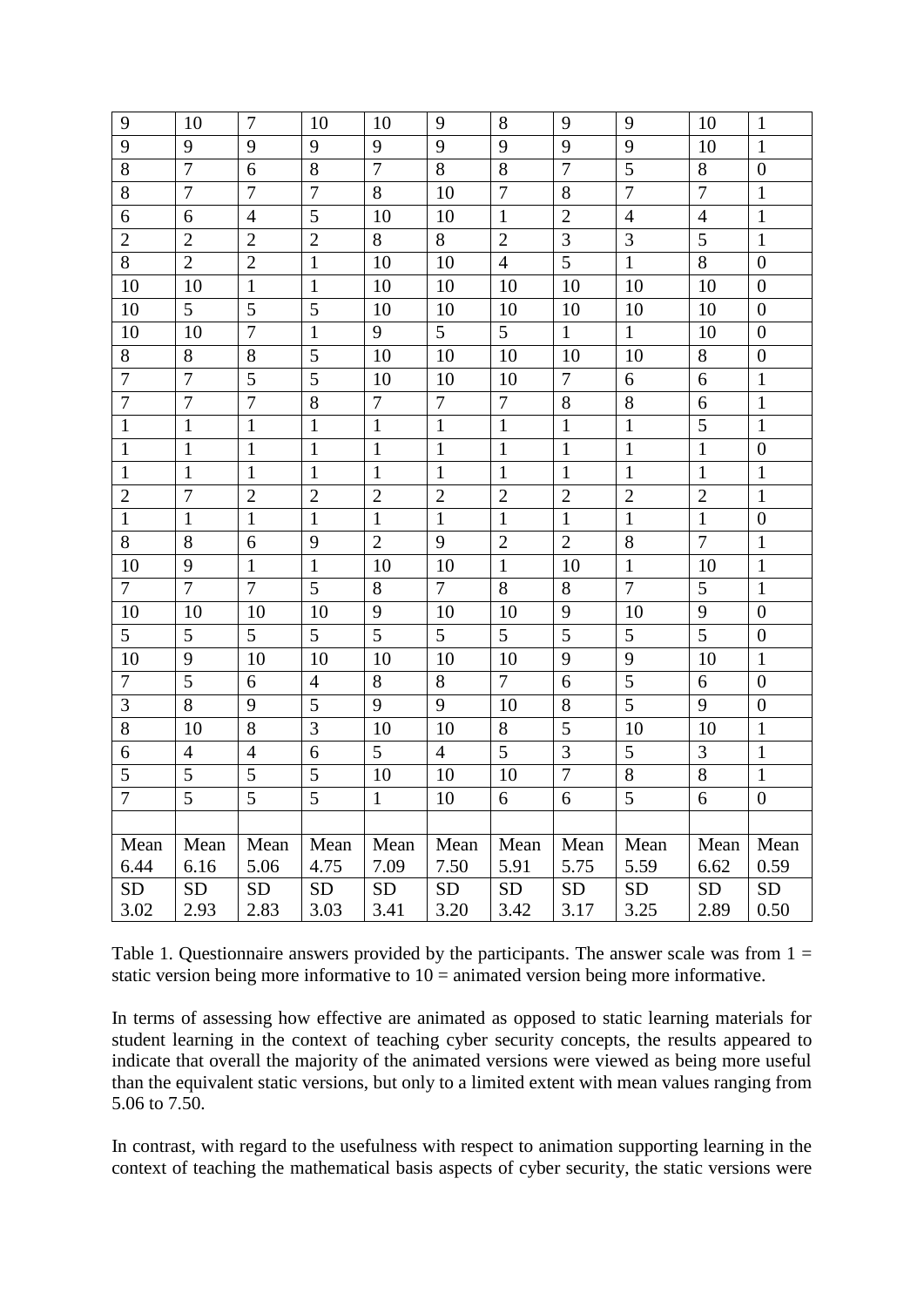viewed as being slightly more useful, with a mean value for this answer of 4.75. This could imply that the mathematical aspects of cyber security may require more detailed and involved animations in order to convey their meaning and use. For example, including animation elements that illustrate the nature of the mathematical calculations involved in the creation and use of encryption keys.

In terms of assessing if animations can support learning the physical aspects of cyber security, the results indicated that animations were viewed as slightly more effective than static materials with a mean value of 6.16. In terms of assessing if animations can support learning the software aspects of cyber security, the results indicated that there appeared to be no overall consensus view, with an average value of 5.06. In terms of pedagogy, this would imply along with the results from the mathematical aspects, that the more conceptually advanced the topic, the more difficult it may be to meaningfully represent such with a simple animation. Typically, mathematical concepts are viewed as more conceptually advanced than software concepts, which are more conceptually advanced than physical device concepts.

It also appeared that the perceived relative usefulness of an animated or static version covering a given cyber security topic depended to some extent on the nature of the animation itself, or the nature of topic covered. For example, the denial of service and distributed denial of service attacks animations were both viewed as being significantly more useful on average than the equivalent static versions with mean answer values of 7.09 and 7.50 respectively. However, the digital signatures and encryption animations were only viewed as being slightly more useful on average than the equivalent static versions with mean answer values of 5.75 and 5.91 respectively.

It also appeared that from the relatively high standard deviations (between 2.82 and 3.42) compared to the mean answer values (between 4.75 and 7.50), there was a diversity of viewpoints from the student participants. For each of the questions, the actual answer values ranged from 1 to 10, with some students consistently viewing the animated versions as being much more useful than the equivalent static versions, and other students consistently viewing the static versions as being much more useful than the equivalent animated versions. In terms of the overall internal consistency of the questionnaire used, the Cronbach's alpha value was 0.944, which indicated a high level of internal consistency for the questionnaire. Internal consistency describes the extent to which all the items in a test (or questionnaire) measure the same concept or construct. Cronbach's alpha provides an overall reliability coefficient for a set of variables (e.g. questions on a questionnaire).

Analysis of the responses to the different questions indicated that overall the more cognitive effort required for a given aspect of the topics, the less the perceived usefulness of the animations. In terms of complexity, the mathematical concepts of cyber security can typically be the most difficult to understand. Software aspects are typically not quite so complex, and the physical aspects typically the easiest to comprehend. The average scores for the animations regarding the physical, software and mathematical aspects of cyber security were 6.16, 5.06 and 4.75 respectively. Overall, this appeared to indicate that the more complex the cyber security concept, the less useful the animations were perceived to be by the student participants. A one-way analysis of variance (ANOVA) analysis comparing the means of the responses regarding the usefulness of the mathematical, software and physical cyber security animations showed that there was not a statistically significant difference between the responses to these questions ( $P = 0.137$ ). The one-way ANOVA test was used as this enabled a comparison of the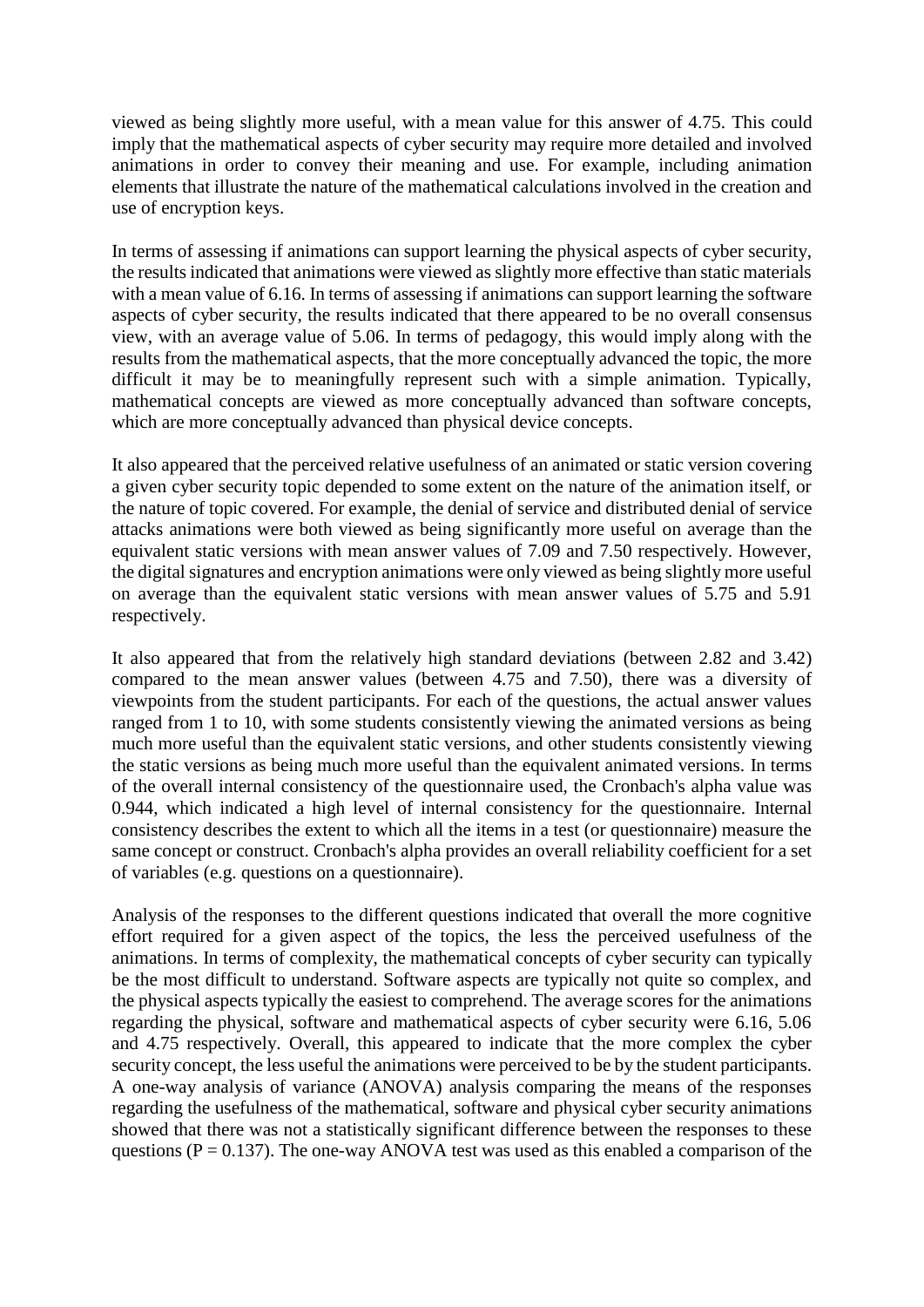variability between the responses to the questions to the variability within the responses to each question.

Similarly, the concepts of denial of service attacks and distributed denial of service attacks are cognitively simpler than encryption and digital signatures. The average scores for the animations for denial of service attacks, distributed denial of service attacks, encryption and digital signatures were 7.09, 7.50, 5.91 and 5.75 respectively. Overall, this appeared to indicate that the more complex the actual cyber security topic, the less useful the animations were perceived to be by the student participants. A one-way analysis of variance (ANOVA) analysis comparing the means of the responses regarding the usefulness of the denial of service attacks, distributed denial of service attacks, encryption and digital signatures animations showed that there was not a statistically significant difference between the responses to these questions (P  $= 0.091$ ). The one-way ANOVA test was used as this enabled a comparison of the variability between the responses to the questions to the variability within the responses to each question.

Analysis of the responses of the individual students indicated that 4 of the students (roughly 12 %) preferred static representations throughout. In comparison, 14 of the students (roughly 44%) had mean average scores of 7 or more, with virtually all answers above 5, indicating a reasonably strong preference for animations. The remaining 14 students (roughly 44%) had mean average scores ranging from 2.5 to 6.9, with a typically wide variation of scores for the different animations. This appeared to indicate that this group of students found the animations useful for some topics (mainly denial of service attacks and distributed denial of service attacks, and physical cyber security aspects) and less useful for other topics (particularly the mathematical aspects). Overall, this appeared to indicate that topic complexity was significant in terms of the perceived usefulness of the animations, overall the more complex topics were worse served by the animations.

With regard to the perceived usefulness of controls for the animations presented, nineteen of the thirty two student participants regarded these as being useful, with thirteen of the student participants regarding these as not being useful for learning purposes.

# **6. Conclusions**

The results of the initial investigation described in this paper indicated that animated learning materials were perceived as generally being more useful in terms of assimilation than traditional static learning materials for the cyber security concepts covered by the student participants involved. However, the level of relative usefulness varied between the animations / topics covered, and there was a clear diversity of viewpoints among the student participants, with some students clearly finding the static versions more useful and other students clearly finding the animated versions more useful for learning purposes.

The insights provided by the research undertaken were that animated learning materials can overall aid in the development of mental models of how things work (in the context of cyber security), but also that animated learning materials may be more useful for some topics than others. In addition, some students may find animated learning materials more useful than other students. For educators considering the use of animated learning materials for a given topic, it would appear that such materials should be supporting learning materials rather than the main learning materials, since some students may not find them particularly useful. Animated learning materials could possibly be targeted to specific topics or concepts where students have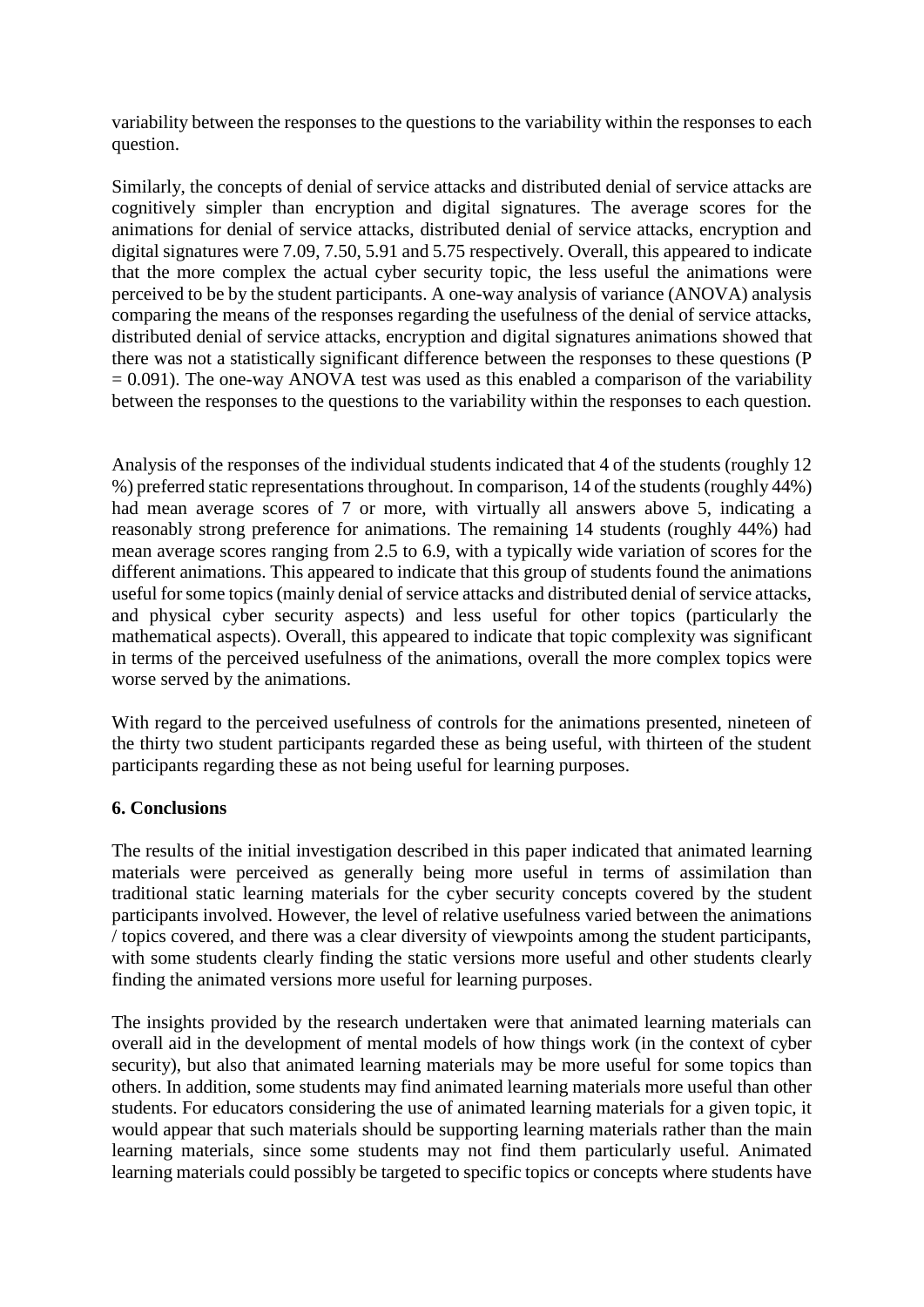shown lower performance, since such materials could potentially aid learning for some students. Further research could examine the possibility of adapting animated learning resources and their accessibility to better suit individual learner needs, in particular allowing students to control when, how often, and how long they access resources to suit their own needs. In addition, further research could attempt to assess the possible improvement of student perception of more challenging concept and topic content by more detailed / extensive animations that might match the level of complexity involved. For example, animations could include elements that illustrate the nature of the mathematical calculations involved in the creation and use of encryption keys.

# **References**

Ahmad, A. (2013) Social media security risk and its protection against security attacks, *International Journal of Computer Technology and Applications* 136, 134-140.

Amadieu, F., Marine, C., Laimay, C. (2011) The attention-guiding effect and cognitive load in the comprehension of animations, *Computers in Human Behaviour*, 27, 1, 36-40.

Bratus, S., Shubina, A., Locasto, M. (2010) Teaching the principles of the hacker curriculum to undergraduates, *41st ACM Technical Symposium on Computer Science Education*, 10-13 March, 2010, Milwaukee, WI, USA, p122-126.

James-Gordon, Y., Bal, J. (2001) Learning style preferences of engineers in automotive design, *Journal of Workplace Learning*, 13, 6, 239-245.

Hoffler, T., Schwartz, R. (2011) Effects of pacing and cognitive style across dynamic and nondynamic representations, *Computers and Education*, 57, 2, 1716 – 1726.

Kuhl, T., Scheiter, K., Gerjets, P., Edelmann, J. (2011) The influence of text modality on learning with static and dynamic visualizations, *Computers in Human Behaviour*, 27, 1, 29-35.

Mason, L., Lowe, R., Tornatora, M. (2013) Self-generated drawings for supporting comprehension of a complex animation, *Contemporary Educational Psychology*, 38, 3, 211- 224.

Mayer, R., Moreno, R. (2002) Animation as an aid to multimedia learning, *Educational Psychology Review*, 14, 87-99.

Ploetzner, R., Schlag, S. (2013) 'Strategic learning from expository animations: short and midterm effects', *Computers and Education*, 69, 159-168.

Taylor, M., Pountney, D., Baskett, M. (2008) Using animation to support the teaching of computer game development techniques, *Computers and Education*, 50, 4, 1258-1268.

Tversky, B., Morrison, J., Betrancourt, M. (2002) Animation: can it facilitate? *International Journal of Human-Computer Studies*, 57, 247-262.

Wang, Y., Wong, K., Liao, X., Chen, G. (2011) A new chaos-based fast image encryption algorithm, Applied Soft Computing, 11, 1, 514-522.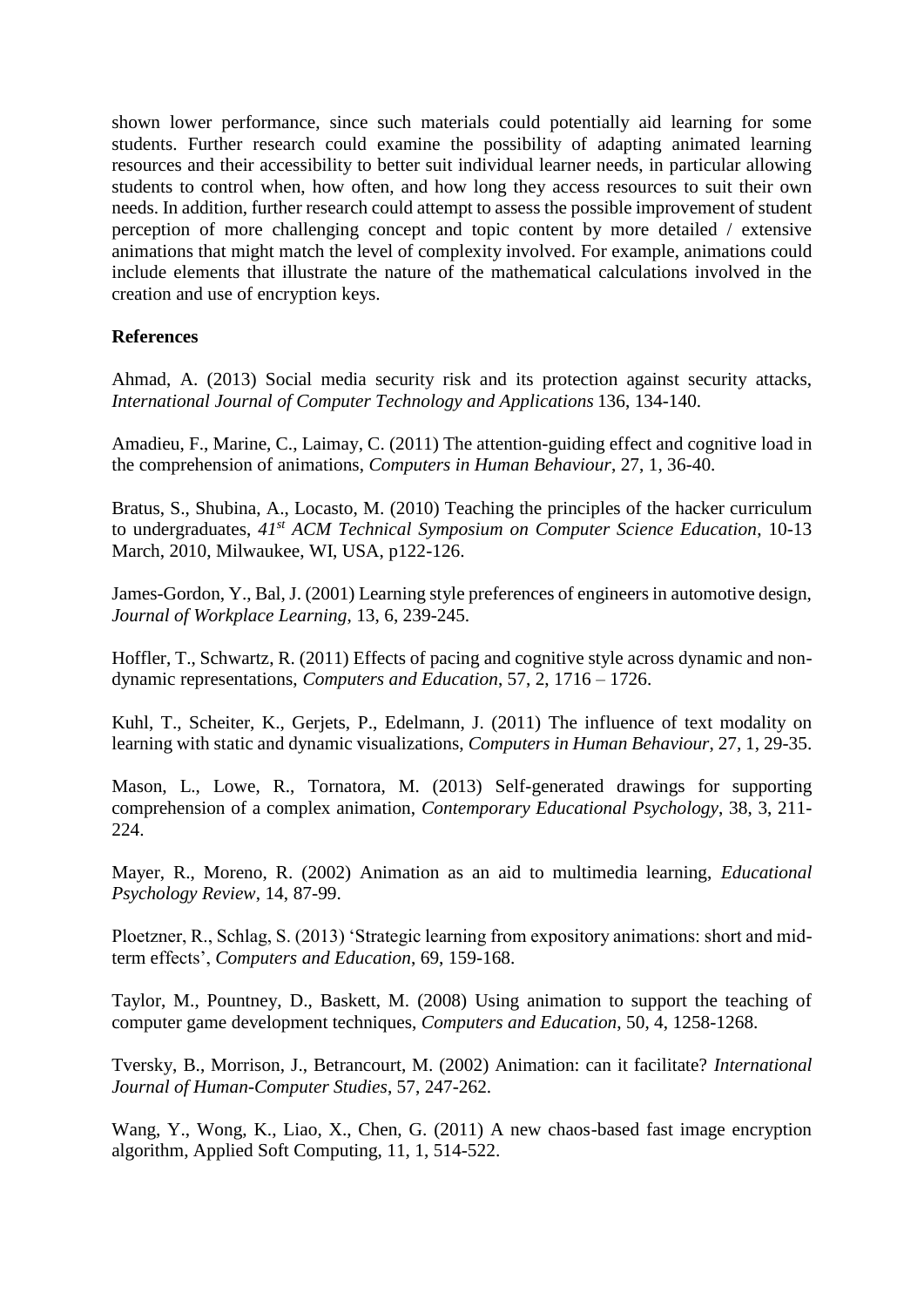Wu, H., Chang, C., Chen, C., Yeh, T., Liu, C. (2010) Comparison of earth science achievement between animation-based and graphic-based testing designs, *Research in Science Education*, 40, 5, 639-673.



Figure 1. Static version of the learning materials for denial of service attacks.



Figure 2. Static version of the learning materials for distributed denial of service attacks.